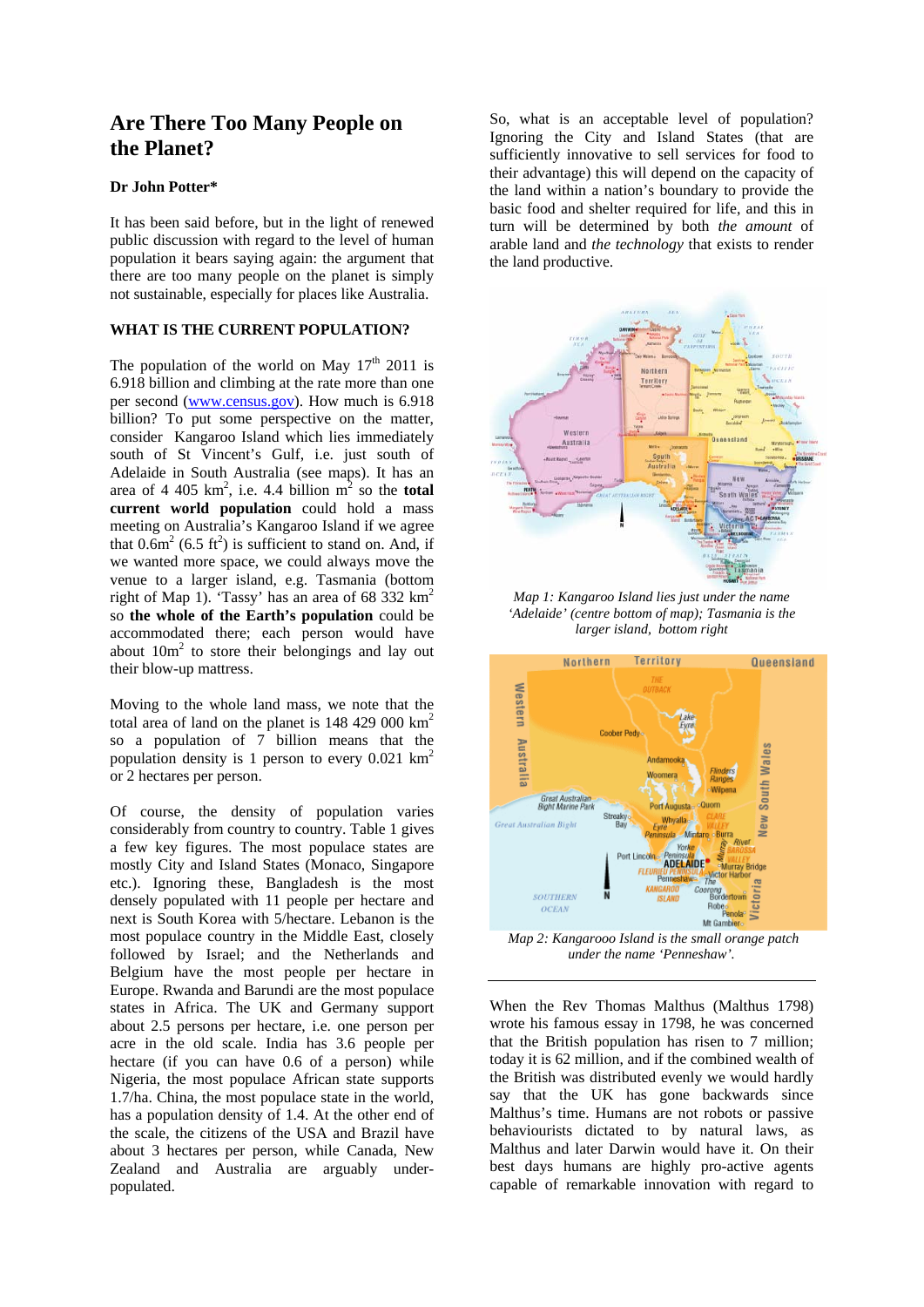the task of improving the quality of life and, perhaps even more importantly, amazingly persistent with regard to survival. How the citizens of Bangladesh survive in their delta with its frequent floods and storms is something of a mystery to most of us, but they do survive. Of course, it might be argued that many of them could hardly be classified as living 'the good life'. But they are not without hope; thanks to people like Nobel Prize winner Professor Muhammad Yunus (Yunus, 1998) who have cared enough to do something constructive to improve their lot. Be that as it may, eleven people per hectare might still be considered an unacceptable figure even for highly productive land like that in Bangladesh. If it were, aworld population ceiling of 165 billion could be

| Country         | Persons/hectare          |
|-----------------|--------------------------|
| Monaco          | 165                      |
| Singapore       | 72                       |
| Malta           | 13                       |
| Bahrain         | 12                       |
| Bangladesh      | 11                       |
| Maldives        | 10                       |
| Vatican City    | 8                        |
| Mauritius       | 6                        |
| <b>Barbados</b> | 6                        |
| South Korea     | 5                        |
| San Moreno      | 5                        |
| Nauru           | 5                        |
| Lebanon         | $\overline{\mathcal{L}}$ |
| The Netherlands | $\overline{4}$           |
| Rwanda          | $\overline{4}$           |
| <b>Israel</b>   | 3.7                      |
| Haiti           | 3.7                      |
| India           | 3.6                      |
| Belgium         | 3.5                      |
| Japan           | 3.4                      |
| The Comoros     | 3.2                      |
| The Phillipines | 3.1                      |
| Sri Lanka       | 3.1                      |
| Barundi         | 3.0                      |
| United Kingdom  | 2.5                      |
| Germany         | 2.2                      |
| Nigeria         | 1.7                      |
| China           | 1.4                      |
| Malawi          | 1.3                      |
| The USA         | 0.3                      |
| <b>Brazil</b>   | 0.2                      |
| Canada          | 0.03                     |
| Australia       | 0.03                     |
| New Zealand     | 0.016                    |

Table 1: Population Density: Most Populace Countries & Selected Countries

hypothesized, certainly well above a mere 7 billion. But the reader will be quick to argue that there is a lot of desert and un-arable mountains in the world land mass. And so there is. A reasonable population

density might have to be well below 11 persons per hectare.

# **POPULATION DENSITY BY CONTINENTS**

Table 2 lists the land areas and population density for the continents. We see from this that the mean population density is well below 11, in fact it is even below 1 person per hectare for the most densely populated continent (Asia) and well below 1 for all of the other continents apart from Europe.

| <b>Continent</b> | Area<br>$km2$ (millions) | <b>Population Density</b><br>Persons/hectare |
|------------------|--------------------------|----------------------------------------------|
| Asia             | 43.8                     | 0.8                                          |
| Europe           | 10.2                     | 0.7                                          |
| Africa           | 30.4                     | 0.3                                          |
| North America    | 24.5                     | 0.2                                          |
| South America    | 17.8                     | 0.2                                          |
| Australia        | 3.6                      | 0.03                                         |

Table 2: Areas and Population Density by Continents

Europe grows most of its own staples – wheat, barley, sugar beet, etc, but it does import a lot of food, especially meat and fruit. Maybe a population density of 0.7 is a little high, But then again, the level of affluence in Europe is well above a survival level so 0.7 might be sustainable.

There are some food problems in Asia. China is an interesting case. China is currently finding it difficult to maintain its food supplies, especially with the rise of a new middle class. There are a million Chinese in Africa at the moment and their main interest there is growing food *for China* in places like the North West Province of Zambia. As the demand for a better life continues to rise in China we can expect this policy to continue. China has extended her borders as far as she is probably able; now it will be a matter of making offerings to African countries in order to get at their food production resources. Australia is not immune to this either; the Chinese have recently purchased numerous properties along the River Murray and are operating them with mostly illegal immigrant labour. The Chinese experience supports the view that that 1.4 people per hectare may not be sustainable, except at a low level of economic development with a lot of people living in poverty. It has been said recently that the new Chinese middle class all want a washing machine but there is not enough nickel in the world to make the steel. But this will only be a problem if we cannot look to someone to find another labour saving way of washing clothes effectively. The rise of technology over the past one hundred years suggests that the shortage of nickel may not be the end of the world,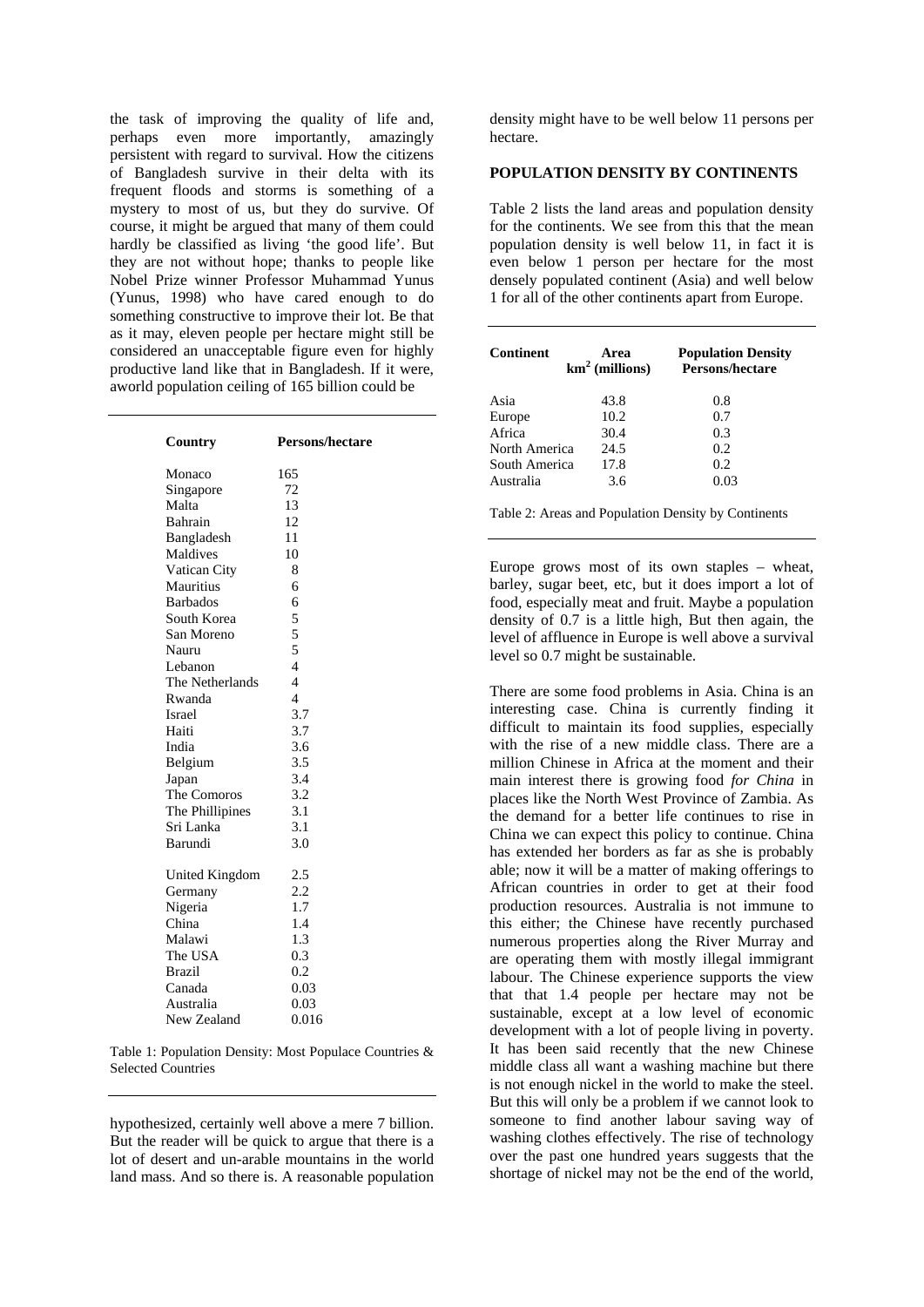or the possibility of sustaining a world population above 1.4 persons per hectare.

# **UNDEVELOPED RESOURCES**

The steady rise of population will inevitably cause people and governments to look for undeveloped resources. The Chinese have not only pushed into Africa in recent times but are found on practically every island in the Pacific setting up shop. The Indian government has also begun developing links with African countries recently. The wide open spaces in the Americas and Australia must remain prime targets, although, in the case of Australia, land alone without water is not very useful.

Sub-Saharan Africa probably has the most immediate potential. Mozambique, with its excellent soil, climate and multiple permanent rivers located at regular intervals across the landscape could probably feed the whole of the current African population. The potential of the rift valley lakes also remains virtually untouched. Lake Malawi is a good example. Some 500km long, with a mean width of around 80km and a mean depth of 600m, this Lake contains around 8 million giga-litres of fresh water you can drink. The water is not run-off surface water from rainfall; it derives from 'the fountains of the great deep' (Genesis 7:11, Scholefield 1967). This was confirmed in 1979 when the Lake rose three metres virtually overnight. A German photographer flying over the African lakes at the time took pictures with an infra-red camera; the spirals of water rising out of the rift are evident (Readers Digest, July 1979).



Lake Malawi at Cape Maclear, Malawi

There are around 250 000 hectares of flat land adjacent to Lake Malawi that could be used to irrigate food crops and the Malawi Government has a Greenbelt program in place aimed at utilizing their immense water resource. The Malawi climate is suitable for growing just about any commercial crop; rice, maize, canola, ground nuts, cotton, all kinds of vegetables and sub-tropical tree crops, etc. And the land around Lakes Victoria and Tanzania has a similar potential. Undoubtedly, Africa has the opportunity to contribute greatly to the world food supply and it is not surprising that there are a million Chinese in Africa at the present time.

# **WHAT ABOUT AUSTRALIA?**

In May 2011, the Australian population is 22.6 million (www.abs.gov.au) with a population density of 0.03. Much of the Australian land mass is desert; maybe it cannot support a high population. Australia might not be able to rise to 0.7 persons per hectare like Europe but this is a long way from 0.03.

To get an idea of just how low the Australian population is, consider the following case. If we can agree that an average household is four people, we could argue that Australians need 5.65 million houses to live in. And if we further agree that 600m2 is a reasonable sized house allotment, we can argue that  $3\,300 \text{ km}^2$  is the area of land needed to accommodate the whole of the Australian populace. By this account we could build enough houses on Kangaroo Island to house **all**  Australians and have 1 105km<sup>2</sup> available for roads and other infra-structure. Further, if we were prepared to live in blocks of high rise flats like Hong Kong residents we would have significant areas available for movement and recreation. Of course we would have to eat mostly seals and fish (of which there are abundant supplies around the Kangaroo Island coast) but that might not be so bad - the Eskimos in the Arctic live quite satisfactorily on seals and fish. And we should not forget that it could be rock lobster, mussels and marron for Sunday lunch. And there is always the Australian mainland, of 770 million hectares, nearby. Maybe we could send a few folk into the wilderness to time to collect or grow other food stuffs for us.

So why are people arguing that Australia has a population problem? Maybe we have one because we prefer to live in cities rather than in the open spaces. This has had numerous side effects, like people being unaware that food comes from crops and livestock, not from a magic box in the shed behind the local store or super-market. Another self inflicted problem is that we build houses on arable land. This not only reduces our potential for food production but, when the floods come, our houses get washed away (*a la* 2010/11). These are matters that could be easily addressed by sensible government policy makers. Australian has the potential to support many times its current population and the politicians and pontificators should stop wasting time arguing about it.

#### **REFERENCES**

Scholefield, C.I (1967): Holy Bible, Oxford UP.